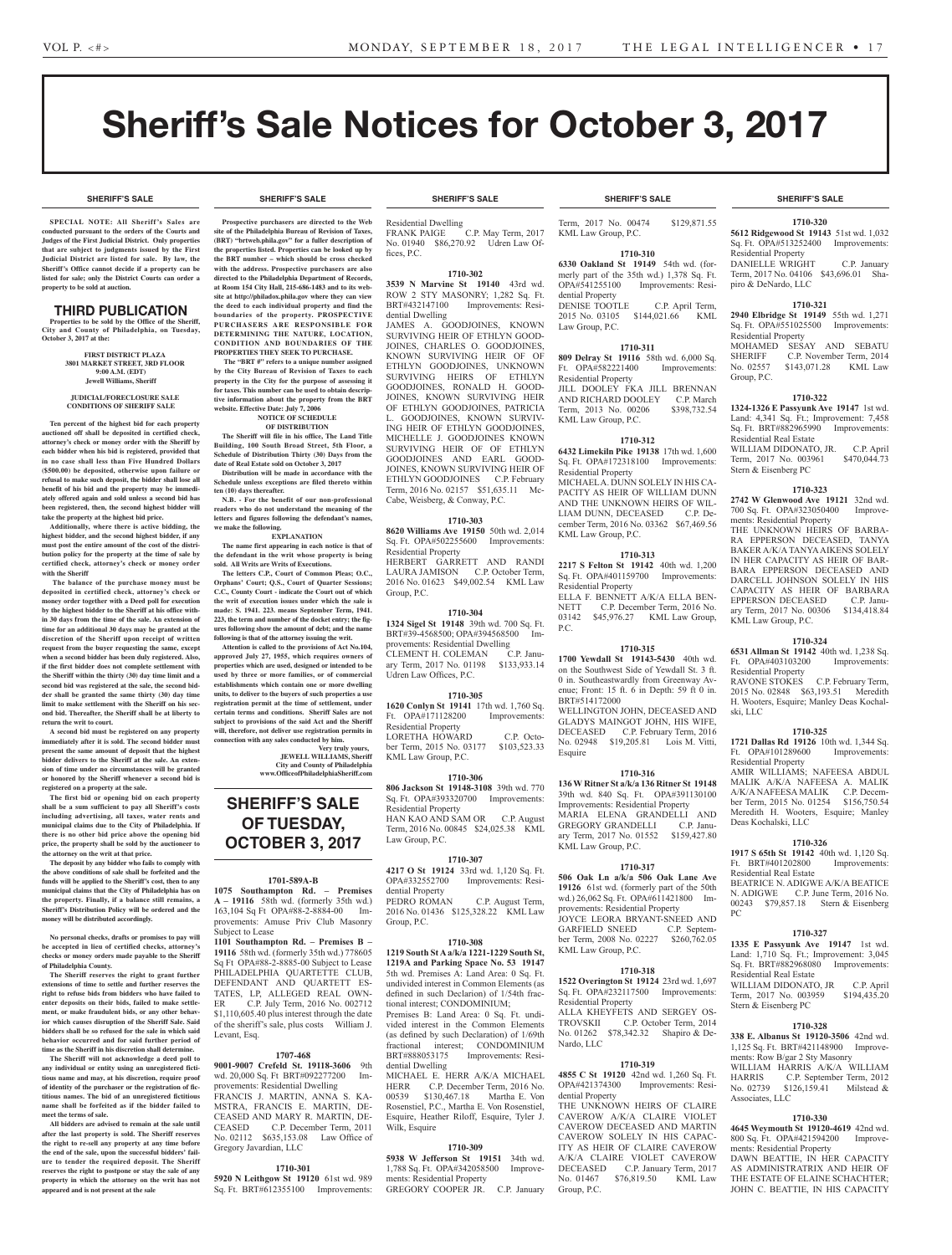AS HEIR OF ELAINE SCHACHTER, DE-CEASED; UNKNOWN HEIRS, SUCCES-SORS, ASSIGNS, AND ALL PERSONS, FIRMS, OR ASSOCIATIONS CLAIMING RIGHT, TITLE, OR INTEREST FROM OR UNDER ELAINE SCHACHTER, DE-CEASED C.P. October Term, 2016 No. 04602 \$47,140.65 Phelan Hallinan Dia-

**1710-331 230 W School House Ln 19144-3927** 12th wd. 4,042 Sq. Ft. OPA#124069400 Improvements: Residential Property

JEFFREY C. COLLINS C.P. April Term,<br>2016 No. 02282 \$122,049.75 Phelan 2016 No. 02282 \$122,049.75 Hallinan Diamond & Jones, LLP

**1710-332 11773 Dimarco Dr 19154-3716** 66th wd. 1,528 Sq. Ft. OPA#662249500 Improve-

BRYAN E. KENTNER A/K/A BRYAN KENTNER AND CAROL P. KENTNER A/K/A CAROL KENTNER C.P. May Term, 2014 No. 01011 \$111,859.57 Phelan Hallinan Diamond & Jones, LLP **1710-333 5801 Christian St 19143** 3rd wd. 1,360

FAIRFAX INVESTMENT COMPANY, LLC C.P. June Term, 2015 No. 001617 \$110,286.07 Craig H. Fox, Esq

**1710-334 410 Livezey St 19128** 21st wd. 7,233 Sq. Ft. OPA#212342430 Improvements:

PATRICK T. TRAINOR A/K/A PATRICK TRAINOR C.P. December Term, 2016 No. 01291 \$277,225.15 Cristina L. Connor, Esquire; Manley Deas Kochalski, LLC **1710-335 1341 Tyson Ave 19111** 53rd wd. 5,500 Sq. Ft. OPA#532240400 Improvements:

NICHOLAS TRUBISKY C.P. January Term, 2015 No. 02649 \$85,962.74 KML

**1710-336 9199 Ryerson Rd 19114** 57th wd. Land: 2,790 Sq. Ft.; Improvement: 1,760 Sq. Ft.; Total: 4,550 Sq. Ft. OPA#572197250 Improvements: Residential Property ERNEST O. TANOH C.P. April Term, 2016 No. 00356 \$209,509.17 Richard

**1710-337 849 N 13th St 19123-1822** 14th wd. 1,260 Sq. Ft. OPA#141193610 Improvements:

ARMINTER MCLAUGHLIN A/K/A AR-MINTER TOW A/K/A ARMINTER YOW C.P. September Term, 2014 No. 01534 \$35,280.89 Phelan Hallinan Diamond &

**1710-338 912 Knorr St 19111** 53rd wd. 5,388 Sq. Ft. OPA#532116700 Improvements: Resi-

GERALDINE P. MORSE; UNITED STATES OF AMERICA C.P. July Term, 2014 No. 00780 \$94,488.72 Meredith H. Wooters, Esquire; Manley Deas Kochal-

M. Squire & Associates, LLC

Residential Property

Jones, LLP

ski, LLC

dential Property

ments: Residential Property

Sq. Ft. OPA#03-3-0472-00

ments: Row House

Residential Property

Residential Property

Law Group, P.C.

mond & Jones, LLP

Sq. Ft. OPA#411193000 Improvements: Residential Property ANIBAL FIGUEROA C.P. January Term, 2017 No. 00600 \$49,199.63 Phelan Hallinan Diamond & Jones, LLP

## **1710-354**

**7341 Malvern Ave 19151-2210** 34th wd. 1,120 Sq. Ft. OPA#344090000 Improvements: Residential Property MICHAEL RICHARDSON C.P. May<br>Term, 2015 No. 00712 \$161,918.54 Term, 2015 No. 00712 Phelan Hallinan Diamond & Jones, LLP

## **1710-355**

**4928 Hawthorne St 19124-2728** 23rd wd. 1,230 Sq. Ft. OPA#232287900 Improvements: Residential Property ALDRIDK GESSA C.P. January Term, 2017 No. 00046 \$111,075.33 Phelan Hallinan Diamond & Jones, LLP

## **1710-356**

**2343 S Chadwick St 19145-4318** 26th wd. 994 Sq. Ft. OPA#261316400 Improvements: Residential Property DAVID FACENDA C.P. January Term, 2017 No. 00767 \$150,995.61 Phelan Hallinan Diamond & Jones, LLP

## **1710-357**

**10857 Harrow Rd 19154** 66th wd. 2,300 Sq. Ft. OPA#662074300 Improvements: Residential Property BEVYA LIVI, JOHN LIVI AND MARIO<br>SCHILLACI C.P. August Term, 2016 C.P. August Term, 2016 No. 01454 \$263,048.99 KML Law Group, P.C.

## **1710-358**

**2555 S Robinson St 19142-3521** 40th wd. 960 Sq. Ft. OPA#402087700 Improvements: Residential Property RAYMOND CASTER, IN HIS CAPAC-ITY AS HEIR OF DARLETTE CASTER, DECEASED; TIFFANY A. CASTER IN HER CAPACITY AS HEIR OF DAR-LETTE CASTER, DECEASED; APRIL S. CASTER, IN HER CAPACITY AS HEIR OF DARLETTE CASTER, DECEASED; UNKNOWN HEIRS, SUCCESSORS, AS-SIGNS, AND ALL PERSONS, FIRMS, OR ASSOCIATIONS CLAIMING RIGHT, TITLE, OR INTEREST FROM OR UN-DER DARLETTE CASTER, DECEASED; RANDALL AUSTIN, IN HIS CAPACITY AS HEIR OF DARLETTE CASTER, DE-<br>CEASED C.P. November Term. 2016 C.P. November Term, 2016 No. 02789 \$69,101.12 Phelan Hallinan Diamond & Jones, LLP

## **1710-359**

**2261 N Van Pelt St 19132-4821** 16th wd. 1,526 Sq. Ft. OPA#162191100 Improvements: Residential Property JENEL S. ODOM C.P. March Term, 2016 No. 02617 \$98,492.20 Phelan Hallinan Diamond & Jones, LLP

## **1710-360**

**8544 Summerdale Ave 19152-1142** 56th wd. 1,066 Sq. Ft. OPA#562347200 Improvements: Residential Property KELLY A. FREER & SCOTT A. FREER<br>A/K/A SCOTT FREER C.P. Janu-A/K/A SCOTT FREER ary Term, 2017 No. 00031 \$175,680.04 Phelan Hallinan Diamond & Jones, LLP

#### **1710-361**

**2645 S Dewey St 19142-3519** 40th wd. 960 Sq. Ft. OPA#402076500 Improvements: Residential Property MERCADES A. DADE, IN HER CAPAC-ITY AS ADMINISTRATRIX AND HEIR OF THE ESTATE OF RONALD DADE, JR.; CIANNIE DADE, IN HER CAPAC-ITY AS HEIR OF THE ESTATE OF RON-ALD DADE, JR; MECCA GOLDEN, IN HER CAAPCITY AS HEIR OF THE ESTATE OF RONALD DADE, JR; SHA-RON DANIELS, IN HER CAPACITY AS ESTATE OF RONALD DADE, JR.; RASHAN DADE, IN HIS CAPACITY AS HEIR OF THE ESTATE OF RONALD DADE, JR; UNKNOWN HEIRS, SUCCESSORS, ASSIGNS, AND ALL PERSONS, FIRMS, OR ASSOCIA-TIONS CLAIMING RIGHT, TITLE, OR INTEREST FROM OR UNDER RONALD DADE, JR, DECEASED C.P. June Term, 2016 No. 00350 \$29,961.59 Phelan Hallinan Diamond & Jones, LLP

#### **1710-362**

**1318 Robbins St 19111-5822** 53rd wd. 1,146 Sq. Ft. OPA#531040600 Improve-

ments: Residential Property ALICIA PAGAN C.P. June Term, 2016 No. 03339 \$118,169.02 Phelan Hallinan Diamond & Jones, LLP

## **1710-363**

**108 Hickory Hill Rd 19154-4306** 66th wd. (formerly 58th wd.) 1,296 Sq. Ft. OPA#662308700 Improvements: Residential Property THOMAS J. HOLZER & ELEANOR E. HOLZER C.P. January Term, 2017 No. 00051 \$77,448.25 Phelan Hallinan Diamond & Jones, LLP

## **1710-364**

**205 Hermit St 19128-5222** 21st wd. 1,095 Sq. Ft. OPA#211019100 Improvements: Residential Property ADAM C. KINYON C.P. January Term, 2017 No. 00762 \$171,578.46 Phelan

Hallinan Diamond & Jones, LLP **1710-365**

**6238 N Gratz St 19141-1422** 17th wd. 1,024 Sq. Ft. OPA#172296000 Improvements: Residential Property ADINA WILLIAMS-JONES C.P. October Term, 2016 No. 01520 \$76,217.90 Phelan Hallinan Diamond & Jones, LLP

**1710-366**

**770 Smylie Rd 19124** 35th wd. 1,434 Sq. Ft. OPA#351000800 Residential Property JENNIFER SUSAN VAN DYKE C.P. January Term, 2015 No. 02461 \$39,225.33 KML Law Group, P.C.

**1710-367**

**314 N. 12th St; Unit 903 19107** 5th wd. 730 Sq. Ft. OPA#888057602 Improvements: Residential Condominium Unit RACHAEL BALLALI C.P. February Term, 2015 No. 00635 \$9,385.93 Elliot H. Berton, Esquire-Benjamin F. Dill, Esquire

## **1710-368**

**2023 E Westmoreland St 19134** 45th wd. 806 Sq. Ft. OPA#452040600 Improvements: Residential Property ANDREA ROBINSON C.P. December Term, 2016 No. 00691 \$28,781.78 KML Law Group, P.C.

**1710-369**

**7324 Drexel Rd 19151** 34th wd. 1,476 Sq. Ft. OPA#344143900 Improvements: Residential Property BARBARA J. JONES C.P. September Term, 2014 No. 00725 \$122,102.44 KML Law Group, P.C.

**1710-370**

**5744 Pemberton St 19143** 46th wd. 900 Sq. Ft. OPA#463072300 Improvements: Residential Property<br>ELIZA A. MOORE C.P. January Term, 2017 No. 00481 \$58,656.47 KML Law Group, P.C.

## **1710-371 3015 Hale St 19149** 55th wd. 1,056 Sq. Ft.

OPA#551000175 Improvements: Residential Property RACHEL J. LEVA C.P. September Term, 2016 No. 03020 \$83,111.62 KML Law Group, P.C.

**1710-372**

**624 E Ontario St 19134** 33rd wd. 863 Sq. Ft. OPA#331154100 Improvements: Residential Property THE UNKNOWN HEIRS OF DELIA I. FELIPA DECEASED AND MARIA GO-MEZ SOLELY IN HER CAPACITY AS HEIR OF DELIA I. FELIPA DECEASED C.P. September Term, 2016 No. 00302 \$36,145.98 KML Law Group, P.C.

### **1710-373**

Sq. Ft. OPA#621398900 Improvements:

Residential Property GEORGE HAMPTON C.P. January Term, 2017 No. 03727 \$39,787.51 KML

Law Group, P.C.

## **1710-374**

**2062 E Venango St 19134** 45th wd. 1,204 Sq. Ft. OPA#452147600 Improvements: Residential Property

DAVIDA ANN WYCHE-DAVIS, A/K/A DAVIDA WYCHE-DAVIS, A/K/A DA-VIDA WYCHE, AS ADMINISTRATRIX TO THE ESTATE OF DAVID WYCHE; UNKNOWN HEIRS AND/OR ADMINIS-

## **SHERIFF'S SALE SHERIFF'S SALE SHERIFF'S SALE SHERIFF'S SALE SHERIFF'S SALE**

TRATORS OF THE ESTATE OF DAVID<br>WYCHE C.P. May Term, 2016 No. C.P. May Term, 2016 No. 02249 \$56,143.87 Meredith H. Wooters, Esquire; Manley Deas Kochalski, LLC

## **1710-375**

**1300 Pennington Rd 19151** 34th wd. 2,399 Sq. Ft. OPA#343324700 Improvements: Residential Property CHRISTEN O. HAUGHTON C.P.

March Term, 2017 No. 02719 \$146,342.96 Justin F. Kobeski, Esquire; Manley Deas Kochalski LLC

## **1710-376**

**2250 Bonsall St a/k/a 2250 S Bonsall St 19145** 48th wd. 1,120 Sq. Ft. Improvements: Residential Property<br>TRINH TRAN

C.P. March Term, 2014 No. 05735 \$30,919.35 Meredith H. Wooters, Esquire; Manley Deas Kochalski, LLC

## **1710-377**

**5822 Fernwood St 19143** 3rd wd. ROW B/GAR 2 STY MASONRY; 1,280 Sq. Ft. BRT#034036000 Subject to Mortgage Improvements: Residential Dwelling JEANNINE ROBINSON AND STANLEY E. ROBINSON, JR C.P. August Term, 2016 No. 00754 \$55,468.82 McCabe, Weisberg, & Conway, P.C.

### **1710-378**

**5247 N Howard St 19120** 42nd wd. 1,242 Sq. Ft. OPA#42-2-333000 ments: Residential Property SOM NOEUN C.P. November Term,

2016 No. 03128 \$80,785.58 Shapiro & DeNardo, LLC

## **1710-379**

**8850 Bradford St 19115** 56th wd. 4,111 Sq. Ft. OPA#562451600 Improvements: Residential Property SHELDON S. RAMCHARITAR AND RENA RAMCHARITAR C.P. May RENA RAMCHARITAR C.P. May<br>Term, 2016 No. 04071 \$141,223.40 Term, 2016 No. 04071

## **1710-380**

Shapiro & DeNardo, LLC

**3642 N Percy St 19140** 43rd wd. 1,174 Sq. Ft. OPA#432121800 Improvements: Residential Property JASON COLON C.P. September Term,

2016 No. 02217 \$42,256.31 Justin F. Kobeski, Esquire; Manley Deas Kochalski LLC

## **1710-381**

**9720 Portis Rd 19115** 58th wd. Land: 6,438 Sq. Ft.; Improvement: 1,614 Sq. Ft.; Total: 8,052 Sq. Ft. OPA#581207400 Improvements: Residential Property JEFFREY HOWARD AND SAMANTHA HOWARD C.P. February Term, 2016<br>No. 00881 \$406.683.03 Richard M. No. 00881 \$406,683.03 Squire & Associates, LLC

## **1710-382**

**3554 Grant Ave 19114** 57th wd. 2,916 Sq. Ft. OPA#572181600 Improvements: Residential Property

MARK J. COYLE; KATHRYN M.<br>COYLE C.P. May Term. 2016 No. C.P. May Term, 2016 No. 03095 \$238,687.45 Justin F. Kobeski, Esquire; Manley Deas Kochalski LLC

## **1710-383**

**7624 Burholme Ave 19111-2411** 63rd wd. (formerly 35th wd.) 1,176 Sq. Ft. OPA#631009800 Improvements: Residential Property

GAIL KINGMAN JONES C.P. January Term, 2015 No. 00159 \$245,653.18 Phelan Hallinan Diamond & Jones, LLP

## **1710-385**

**5129 Oakland St 19124** 62nd wd. 1,854 **6415 N 10th St 19126** 49th wd. 4,875 Sq.  $Fit$  BRT#492177100 Improvements Residential Dwelling

RONALD CRAWFORD, IN HIS CA-PACITY AS ADMINISTRATOR AND HEIR AT LAW OF THE ESTATE OF ELAINE HOLLOWAY A/K/A ELAINE N. WRIGHT-HOLLOWAY, DECEASED AND UNKNOWN HEIRS, SUCCES-SORS, ASSIGNS, AND ALL PERSONS, FIRMS, OR ASSOCIATIONS CLAIMING RIGHT, TITLE, OR INTEREST FROM OR UNDER ELAINE HOLLOWAY A/K/A ELAINE N. WRIGHT-HOLLOWAY, DE-CEASED C.P. November Term, 2014 No. 00512 \$114,988.81 Martha E. Von

#### **1710-339 6158 N 4th St 19120-1440** 61st wd. 1,226 Sq. Ft. OPA#611069700 Improvements: Residential Property PING CAO AND EDWARD CAO C.P. December Term, 2016 No. 01573 MIKAL MOORE A/K/A MIKAL H. MOORE C.P. October Term, 2016 No. 04940 \$84,449.06 Richard M. Squire & Associates, LLC **713A S 18th St 19146** 30th wd. 1,228 Sq.

\$75,804.24 Phelan Hallinan Diamond & Jones, LLP Ft. OPA#301351009 Improvements: Residential Property STEPHEN A. YATES C.P. Novem-

## **1710-340**

**2323-25 Mifflin St 19145** 48th wd. 1,612 Sq. Ft. OPA#882006830 Improvements: Residential Property SHIRLRICK CORP, A PENNSYLVANIA CORPORATION AND MITCHELL EPPS JR A/K/A MITCHELL EPPS C.P. March<br>Term. 2016 No. 01736 \$239.963.51

### **1710-341**

Term, 2016 No. 01736 KML Law Group, P.C.

**7448 Rhoads St 19151** 34th wd. ROW B/GAR 2 STY MASONRY; 1,446 Sq. Ft.<br>BRT#343155400 Improvements: Resi-Improvements: Resi-

dential Dwelling CHITRA SETHURAMAN C.P. Decem-**5907 Jackson St 19135** 41st wd. 1,026

ber Term, 2016 No. 02380 \$127,752.13 McCabe, Weisberg, & Conway, P.C.

## **1710-342**

**10210 Albemarle Ln 19114** 66th wd. 2,337 Sq. Ft. OPA#66-1-0620-00 Improvements: Single Family Row Home CHRISTINA M. HAFTEL C.P. August Term, 2016 No. 002311 \$76,312.90 Craig H. Fox, Esq

## **1710-343**

**5509 Blakemore St 19138** 12th wd. 1,010 Sq. Ft. OPA#122280800 Improvements: Residential Property CHRISTOPHER FRENCH (DECEASED); THE UNKNOWN HEIRS AND/OR AD-MINISTRATORS OF THE ESTATE OF CHRISTOPHER FRENCH C.P. No-CHRISTOPHER FRENCH

vember Term, 2015 No. 03336 \$29,848.50 Meredith H. Wooters, Esquire; Manley Deas Kochalski, LLC

## **1710-344**

**7142 Walker St 19135** 41st wd. 1,283 Sq. Ft. OPA#412269200 Improvements: Residential Property JOHN D. URBACH; MELISSA URBACH

HERB C.P. September Term, 2013 No. 00014 \$136,731.21 Justin F. Kobeski, Esquire; Manley Deas Kochalski LLC

## **1710-345**

**7944 Fayette St 19150** 50th wd. 1,603 Sq. Ft. OPA#502284500 Subject to Mortgage Improvements: Residential Property THE UNKNOWN HEIRS OF THE ES-TATE OF MARION FREEMAN, DE-CEASED, BRIAN FREEMAN, SOLELY IN HIS CAPACITY AS HEIR OF MAR-ION FREEMAN, DECEASED, JARETT FREEMAN, SOLELY IN HIS CAPAC-ITY AS HEIR OF MARION FREEMAN, DECEASED AND RANDY FREEMAN SOLELY IN HIS CAPACITY AS HEIR OF MARION FREMAN, DECEASED C.P. December Term, 2013 No. 00836 \$183,225.06 KML Law Group, P.C.

## **1710-346 2100 Carpenter St 19146** 30th wd. ROW CONV/APT 3 STY MASON; 2,544 Sq. Ft.

BRT#302228600 Improvements: Resi-

ANTHONY BAYLOCK C.P. June Term, 2016 No. 00506 \$454,022.45 McCabe,

**1710-348 433 E Mount Airy Ave 19119** 9th wd. 5,156 Sq. Ft. OPA#091003800 Improve-

BRENDA THOMAS C.P. December Term, 2016 No. 02227 \$289,709.23 Cristina L. Connor, Esquire; Manley Deas

**1710-349 1022 Foster St 19116** 58th wd. 1,602 Sq. Ft. BRT#582164500 Improvements:

SERGEY ZHERLITSIN A/K/A GEORGE SERGEY ADAMS AND LYUBOV ZHERLITSINA A/K/A ANNA LOVE AD-AMS C.P. August Term, 2016 No. 00844 \$204,124.32 Stern & Eisenberg PC **1710-350 7820 Fayette St 19150** 50th wd. Land: 1,757 Sq. Ft.; Improvement: 1,090 Sq. Ft.; Total: 2,847 Sq. Ft. OPA#501023000 Improvements: Residential Property

**1710-351**

**1710-352 5964 Newtown Ave 19120** 35th wd. 2,195 Sq. Ft. OPA#35-2-2042-00 Subject to Mortgage Improvements: Single Family

PATRICIA CLOMAN, DECEASED C.P. October Term, 2016 No. 002774 \$28,934.14 Craig H. Fox, Esq

**1710-353**

n. 2016 No. 03197 \$102,623.84 Cristina L. Connor, Esquire; Manley Deas

dential Dwelling

Kochalski, LLC

Kochalski, LLC

Row Home

Residential Real Estate

Weisberg, & Conway, P.C.

ments: Residential Property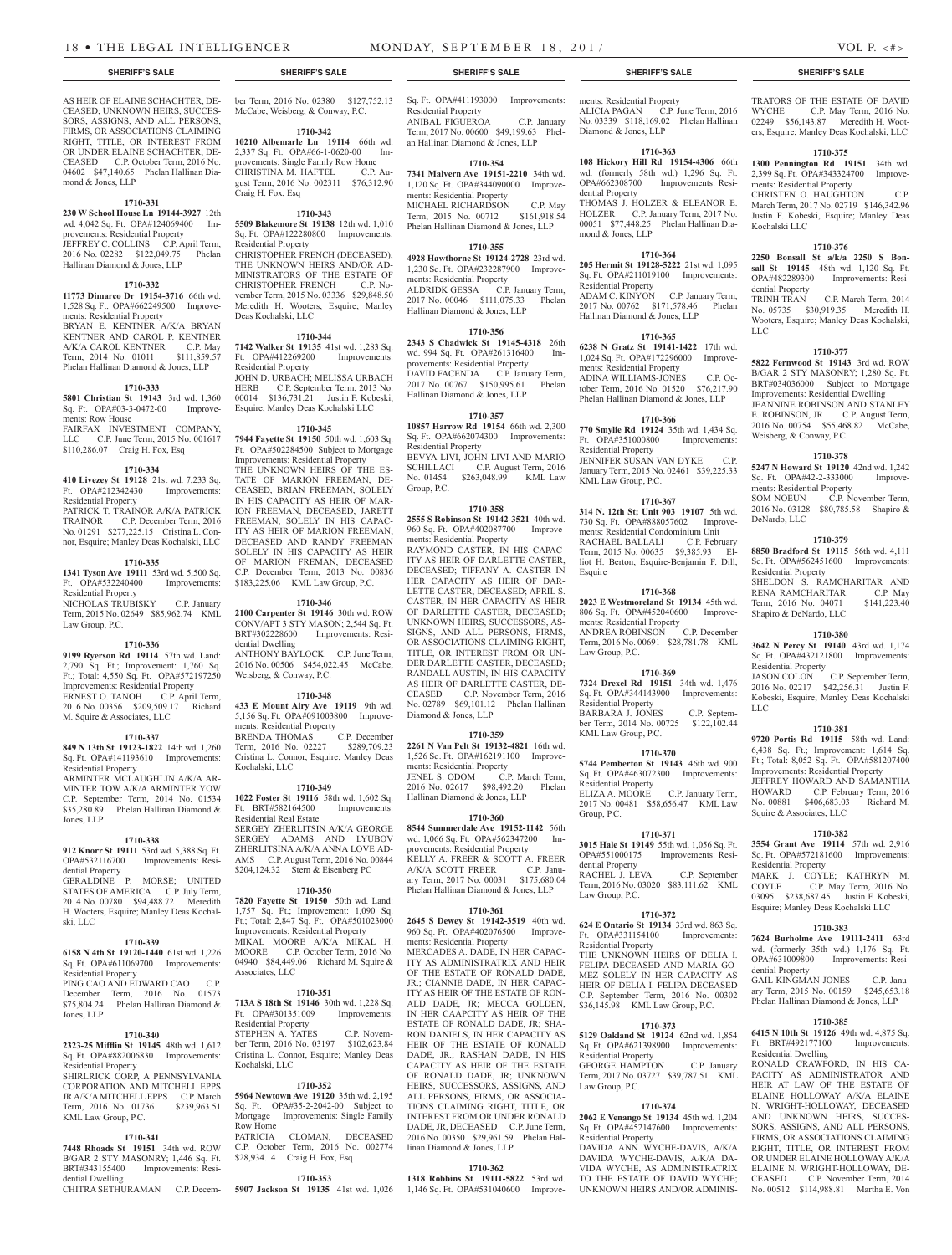sociates, LLC

Rosenstiel, P.C., Martha E. Von Rosenstiel, Esquire, Heather Riloff, Esquire, Tyler J. Wilk, Esquire

### **1710-386**

**4520 N Uber St #A&B 19140-1010** 13th wd. 1,351 Sq. Ft. BRT#132224600 Improvements: Residential Dwelling EUNICE LEE JONES A/K/A EUNICE<br>EVANS C.P. August Term, 2016 No. C.P. August Term, 2016 No. 00159 \$94,420.37 Powers, Kirn & As-

#### **1710-387**

**5500 Litchfield St 19143** 51st wd.<br>1,439.37 Sq. Ft. BRT#513296900; 1,439.37 Sq. Ft. BRT#513296900; PRCL#026S240188 Improvements: Residential Dwelling

WILLIE NEAL AND CLARA H NEAL C.P. October Term, 2014 No. 02235 \$72,732.75 Powers, Kirn & Associates, LLC

#### **1710-388**

**4536 N Uber St 19140-1010** 13th wd. 1,348 Sq. Ft. BRT#132225400 Improvements: Residential Real Estate EDWARD L. MORRIS C.P. July Term, 2016 No. 00552 \$35,444.57 Stern & Eisenberg PC

## **1710-389**

**5943 Malta St 19120** 35th wd. 960 Sq. Ft. Improvements: Residential Real Estate TAWANA N. ROSS A/K/A TAWANA

ROSS C.P. October Term, 2016 No.<br>03830 \$53.455.70 Stern & Eisenberg \$53,455.70 Stern & Eisenberg PC

## **1710-390**

**1709 S 2nd St 19148-1907** 1st wd. 1,782 Sq. Ft. OPA#011202300 Improvements: Residential Property RICHARD A. BECK, SR. & ROBERT W. MURRAY, SR C.P. March Term, 2016 No. 02618 \$153,792.32 Phelan Hallinan Diamond & Jones, LLP

### **1710-391**

**129 W Queen Ln 19144** 12th wd. 2,966 Sq. Ft. OPA#124001700 Improvements: Residential Property SIDNEY O. BRUNSON, ADMINISTRA-TOR OF THE ESTATE OF NORMAN BRUNSON, DECEASED C.P. Febru-<br>ary Term, 2016 No. 01267 \$141,073.86 ary Term, 2016 No. 01267 Shapiro & DeNardo, LLC

## **1710-392**

**4412 Teesdale St 19136** 41st wd. 1,520 Sq. Ft. OPA#412091300 Improvements: Residential Property REYNALDO R. LOPEZ ESTEVEZ AND CAROLINA HERRERA C.P. September Term, 2016 No. 03286 \$135,755.35 Shapiro & DeNardo, LLC

### **1710-393**

**98 Sparks St 19120-1925** 61st wd. 1,224 Sq. Ft. OPA#611258800 Improvements: Residential Property

JAMES D. BELL C.P. December Term, 2016 No. 00013 \$84,469.27 Phelan Hallinan Diamond & Jones, LLP

## **1710-394**

**3404 Disston St 19149-2010** 55th wd. 1,330 Sq. Ft. OPA#551301600 Improvements: Residential Property DEEETT EGRIE & JASON EGRIE C.P. October Term, 2016 No. 01739 \$119,769.65 Phelan Hallinan Diamond & Jones, LLP

## **1710-395**

**241 E Indiana Ave 19134** 7th wd. 1,080 Sq. Ft. OPA#071244000 Improvements: Residential Property EUGENIO PERDOMO C.P. February Term, 2017 No. 03047 \$44,573.53 Shapiro & DeNardo, LLC

## **1710-396**

**4458 Livingston St 19137-1622** 45th wd. 1,032 Sq. Ft. OPA#453185600 Improvements: Residential Property ANTHONY P. DEMPSEY A/K/A ANTHO-NY DEMPSEY C.P. November Term, 2016 No. 02648 \$52,625.07 Phelan Hallinan Diamond & Jones, LLP

## **1710-397**

**7425 Lawndale Ave 19111-3628** 56th wd. 1,344 Sq. Ft. OPA#561031300 Improvements: Residential Property JOSEPH A SEITZ, III & MICHELE KLI-MAS C.P. November Term, 2016 No. 02975 \$128,125.10 Phelan Hallinan Diamond & Jones, LLP

## **1710-398 5331 Rising Sun Ave 19120** 42nd wd.

4,083 Sq. Ft. OPA#421270000 Improvements: Residential Property CARL JOHNSON C.P. April Term, 2017 No. 00321 \$130,539.07 Shapiro & De-Nardo, LLC

## **1710-399**

**6557 Walnut Park Dr a/k/a 6557 W Walnut Park Dr 19120-1031** 61st wd. 1,120 Sq. Ft. OPA#611031700 Improvements: Residential Property ERIC N. LOGAN, INDIVIDUALLY AND IN HIS CAPACITY AS ADMINISTRA-TOR OF THE ESTATE OF SHIRLEY HILL A/K/A SHIRLEY LOGAN A/K/A SHIRLEY J. LOGAN; ERIC N. LOGAN, JR, IN HIS CAPACITY AS HEIR OF THE ESTATE OF SHIRLEY HILL A/K/A SHIRLEY LOGAN A/K/A SHIRLEY J. LOGAN; UNKNOWN HEIRS, SUCCES-SORS, ASSIGNS, AND ALL PERSONS, FIRMS, OR ASSOCIATIONS CLAIMING RIGHT, TITLE, OR INTEREST FROM OR UNDER SHIRLEY HILL A/K/A SHIRLEY LOGAN A/K/A SHIRLEY J.<br>LOGAN. DECEASED C.P. August LOGAN, DECEASED Term, 2016 No. 04439 \$24,879.00 Phel-

an Hallinan Diamond & Jones, LLP

**1710-400 324 E Hortter St 19119-2045** 22nd wd. 1,850 Sq. Ft. BRT#221168900 Improvements: Row B/gar 2 Sty Masonry FLORINE MCILWAIN, JAMES MCIL-WAIN AND DARRYL MCILWAIN C.P. July Term, 2015 No. 00548 \$169,328.73 Milstead & Associates, LLC

## **1710-401**

**1702 S 54th St 19143-5414** 40th wd. 900 Sq. Ft. BRT#514157200 Improvements: Row 2 Sty Masonry THOMAS SPENCER, DECEASED AND GRACE SPENCER, DECEASED C.P. June Term, 2015 No. 02390 \$34,533.01 Milstead & Associates, LLC

## **1710-402**

**528 W Fisher Ave 19120-2722** 49th wd. 1,054 Sq. Ft. BRT#492038100 Improvements: Row 2 Sty Masonry FRED E. RONEY AND MARY ANN RONEY C.P. March Term. 2017 No. C.P. March Term, 2017 No. 02982 \$82,563.88 Milstead & Associates, LLC

#### **1710-403**

**3216 N Dover St 19129** 38th wd. 1,296 Sq. Ft. OPA#381276100 Improvements: Residential Property UNKNOWN HEIRS, SUCCESSORS, AS-SIGNS, AND ALL PERSONS, FIRMS, OR ASSOCIATIONS CLAIMING RIGHT, TI-TLE, OR INTEREST FROM OR UNDER SHERLOCK G. MANN, DECEASED AND SANDRA THOMAS, KNOWN HEIR OF THE ESTATE OF SHERLOCK<br>G. MANN, DECEASED C.P. January G. MANN, DECEASED Term, 2017 No. 03734 \$20,719.01 Shapiro & DeNardo, LLC

## **1710-404**

**3848 J St 19124** 33rd wd. 1,320 Sq. Ft. Improvements: Residential Property<br>KAREN C. NEALON KAREN C. NEALON C.P. January Term, 2017 No. 02639 \$71,680.25 Shapiro & DeNardo, LLC

## **1710-405**

**3019 Holme Ave 19136** 57th wd. 1,610 Sq. Ft. OPA#572030100 Improvements: Residential Property ALEXIS RIVERA C.P. April Term, 2016 No. 01619 \$173,740.41 Shapiro & De-Nardo, LLC

## **1710-406**

**1528 Hellerman St 19149-2825** 54th wd. 1,714 Sq. Ft. BRT#143N9-378; BRT#54- 1-121300 Improvements: Residential Dwelling RENEE FRASER AND KEITH DOYLE C.P. December Term, 2015 No. 01370 \$146,021.73 Powers, Kirn & Associates,

## **1710-407**

LLC

**447 W Wingohocking St 19140-1536**  42nd wd. 1,015 Sq. Ft. BRT#422005700; PRCL#121-N22-0012 Improvements: Residential Dwelling MILAGROS PEREZ C.P. January Term, 2016 No. 01347 \$53,564.92 Powers, Kirn & Associates, LLC

## **1710-408**

**147 Harvey St 19144-2721** 59th wd. 5,503 Sq. Ft. BRT#593054600 Improvements: S/d Conv Apt 3 Sty Mason<br>IDRIS ABDUS-SABER C.P. March IDRIS ABDUS-SABER Term, 2015 No. 01131 \$321,632.68 Milstead & Associates, LLC

## **1710-409**

**2135 N 18th St 19121-1626** 32nd wd. 1,171 Sq. Ft. (land area); 1,896 Sq. Ft. (improvement area) BRT#321222200 Subject to Mortgage Subject to Rent NAJEEB SHEIKH A/K/A NAJEEB H.<br>SHEIKH-YOUSEF C.P. October Term, C.P. October Term, 2016 No. 02380 \$172,231.24 Steven E. Angstreich, Esquire; Lauren N. Schwimmer, Esquire; Weir & Partners, LLP

## **1710-410**

**4235 N Darien St 19140** 43rd wd. ROW 2 STY MASONRY; 1,038 Sq. Ft. Improvements: Residential Dwelling MARYANN EWERTH C.P. July Term, 2016 No. 01893 \$27,382.73 McCabe,

## **1710-411**

Weisberg, & Conway, P.C.

**7005-7007 McCallum St 19119** 22nd wd. (formerly part of 32nd wd.) APT 2-4 UNITS 2 STY STONE; 5,352 Sq. Ft. BRT#223231400 Improvements: Residential Dwelling RHONDA ALEXANDER C.P. May

Term, 2013 No. 00233 \$372,321.37 Mc-Cabe, Weisberg, & Conway, P.C.

## **1710-412**

**1435 Levick St 19149** 54th wd. ROW B/GAR 2 STY MASONRY; 1,396 Sq. Ft. Improvements: Residential Dwelling TODD S. COHEN, KNOWN SURVIV-ING HEIR OF SYMA COHEN AND UN-KNOWN SURVIVING HEIRS OF SYMA<br>COHEN C.P. August Term. 2016 No. C.P. August Term, 2016 No. 02434 \$117,696.51 McCabe, Weisberg, & Conway, P.C.

## **1710-413**

**9242 Old Newton Rd 19115** 56th wd. S/B W/B GAR 1 STY MASONRY; 1,400 Sq. Ft. BRT#562441105 Improvements: Residential Dwelling ANTHONY R. SCOTT AND CAROL D. SCOTT C.P. May Term, 2016 No. 02858 \$142,979.35 McCabe, Weisberg, & Conway, P.C.

## **1710-414**

**6139 Chancellor St 19139-3703** 3rd wd. 964 Sq. Ft. BRT#031076500 Improvements: Row 2 Sty Masonry RYKEEM ALEXANDER C.P. November Term, 2016 No. 02447 \$30,119.25 Milstead & Associates, LLC

## **1710-415**

**6251 N 5th St 19120** 61st wd. APT 2-4 UNTS 2STY MASONR; 1,400 Sq. Ft. BRT#611092700 Improvements: Residential Dwelling<br>GIA N. SCOTT C.P. July Term, 2011 No. 02970 \$161,620.35 McCabe, Weisberg, & Conway, P.C.

## **1710-416**

**1310-1312 N Broad St a/k/a 1310-12 N Broad St 19121-0000** 47th wd. 5,400 Sq.<br>Ft. BRT#882924256 Improvements: Ft. BRT#882924256 Amuse Hall Masonry DOWLING'S PALACE INC C.P. February Term, 2014 No. 01573 \$377,167.59 Milstead & Associates, LLC

## **1710-417**

**859 Brill St 19124** 35th wd. Land: 1,068 Sq. Ft.; Improvement: 1,034 Sq. Ft. Improvements: Residential Real Estate CLODOMIRO CENTENO AND KELLY<br>CHRISTINE CENTENO CP Octo-CHRISTINE CENTENO C.P. October Term, 2016 No. 004263 \$67,750.03 ber Term, 2016 No. 004263.

## **1710-418**

Stern & Eisenberg PC

**2417 N 23rd St 19132** 16th wd. 1,016 Sq. Ft. BRT#162223200 Improvements: Residential Real Estate MARLA WINDER-BURKE, ADMINIS-TRATRIX OF THE ESTATE OF JUANITA HIGHSMITH C.P. August Term, 2015 No. 00420 \$27,557.91 Stern & Eisenberg PC

#### **1710-419**

**1238 N Leithgow St 19122** 18th wd. 1,716

## **SHERIFF'S SALE SHERIFF'S SALE SHERIFF'S SALE SHERIFF'S SALE SHERIFF'S SALE**

Sq. Ft. BRT#182238700 Improvements: Residential Real Estate THE UNKNOWN HIERS, EXECUTORS ADMINISTRATORS AND DEVISEES OF THE ESTATE OF CATHERINE HOOD. DECEASED AND LEANE HOOD A/K/A LEANE ALLEN SOLELY AS KNOWN HEIR TO THE ESTATE OF CATHERINE<br>HOOD C.P. October Term. 2016 No. C.P. October Term, 2016 No. 03667 \$346,277.56 Stern & Eisenberg PC

## **1710-420**

**6039 Washington Ave 19143-2321** 46th wd. 2,428 Sq. Ft. BRT#033107800 Improvements: Semi/det 2 Sty Masonry NASIR TILLMAN AND TAMECA TILL-MAN C.P. February Term, 2017 No. 06010 \$121,535.99 Milstead & Associates, LLC

#### **1710-421**

**147 E Walnut Ln 19144** 59th wd. 3,398 Sq. Ft. OPA#592072300 Improvements: Residential Property ADA BUTLER C.P. January Term, 2012 No. 00711 \$173,055.30 Meredith H. Wooters, Esquire; Manley Deas Kochalski, LLC

#### **1710-422**

**8317 Temple Rd 19150** 50th wd. 1,170 Sq. Ft. BRT#501105800 Improvements: Residential Real Estate DEVONT ALLEN C.P. January Term, 2017 No. 02178 \$158,898.02 Stern & Eisenberg PC

## **1710-423**

**5023 Spruce St 19139** 60th wd. 3,480 Sq. Ft. BRT#602102405 Residential Real Estate SAMUEL F. QUARTEY C.P. May Term, 2017 No. 03917 \$143,331.59 Stern & Eisenberg PC

## **1710-424**

**5423 Akron St 19124** BRT#621438500 Improvements: Residential Dwelling DAVID PEREZ C.P. December Term, 2015 No. 01140 \$49,473.65 Robert W. Williams, Esquire

## **1710-425**

**417 W George St 19123-1433** 5th wd. 513 Sq. Ft. BRT#057200400 Improvements: Row 3 Sty Masonry LUCIANO ROMAN C.P. June Term, 2015 No. 03805 \$280,960.54 Milstead & Associates, LLC

## **1710-427**

**34 N 58th St 19139** 4th wd. 1,210 Sq. Ft. BRT#042090000 Improvements: Residential Dwelling ANTHONY CARDWELL C.P. May Term, 2017 No. 01934 \$34,505.59 Martha E. Von Rosenstiel, P.C., Martha E. Von Rosenstiel, Esquire, Heather Riloff, Esquire, Tyler J. Wilk, Esquire

## **1710-428**

**4326 Lawndale St 19124** 33rd wd. 1,396 Sq. Ft. BRT#332266000; OPA#332266000 Improvements: Residential Dwelling ANGELITA CRUZ; HECTOR SANTIA-GO C.P. January Term, 2017 No. 02419 \$95,641.91 Udren Law Offices, P.C.

## **1710-429**

**249 E Haines St 19144** 59th wd. 1,703 Sq. Ft. BRT#59-2003400; OPA#592003400 Improvements: Residential Dwelling DOREEN DULDULAO, KNOWN HEIR OF JOHN SANSEVERINO; JEFFREY DULDULAO; ELEANOR COULSON KNOWN HEIR OF JOHN SANSEVER-INO; ELEANOR M. SANSEVERINO, KNOWN HEIR OF JOHN SANSEVER-INO AND MICHAEL SANSERVINO; JENNIFER M. SANSEVERINO, KNOWN HEIR OF JOHN SANSEVERINO; KIM SANSEVERINO, KNOWN HEIR JOHN SANSEVERINO; LINDA LIND-NER, KNOWN HEIR OF JOHN SANSE-VERINO; NANCY MAZUREK, KNOWN HEIR OF JOHN SANSEVERINO; TE-RESA MC ENANEY, KNOWN HEIR OF JOHN SANSEVERINO; UNKNOWN HEIRS, SUCCESSORS, ASSIGNS, AND ALL PERSONS, FIRMS, OR ASSOCIA-TIONS CLAIMING RIGHT, TITLE, OR INTEREST FROM OR UNDER JOHN SANSEVERINO; UNKNOWN HEIRS, SUCCESSORS, ASSIGNS, AND ALL PERSONS, FIRMS, OR ASSOCIATIONS CLAIMING RIGHT, TITLE, OR INTER-

EST FROM OR UNDER MICHAEL SAN-SEVERINO, KNOWN HEIR OF JOHN SANSEVERINO C.P. June Term, 2015 No. 03993 \$153,188.28 Udren Law Offices, P.C.

### **1710-430**

Associates, LLC

Row 2 Sty Masonry

Row W/gar 3 Sty Masonry

Udren Law Offices, P.C.

Law Offices, P.C.

fices, P.C.

dential Property

dential Dwelling

& Conway, P.C.

Residential Property

P.C.

Associates, LLC

**1934 74th Ave 19138-0000** 42nd wd. 1,138 Sq. Ft. BRT#101386400 Improvements: Row B/gar 2 Sty Masonry ETHEL O. BOYD A/K/A ETHEL WHITE LOWERY BOYD C.P. January Term, 2016 No. 00941 \$40,535.01 Milstead &

**1710-431 2874 Cedar St 19134-4230** 25th wd. 965 Sq. Ft. BRT#251434400 Improvements:

RAPHAEL COSTANZO, DECEASED C.P. May Term, 2016 No. 01734 \$25,528.65 Milstead & Associates, LLC **1710-432 421 Spruce St 19106-3706** 5th wd. 2,040 Sq. Ft. BRT#051140800 Improvements:

JEROME I ROSENSTOCK, FRAN ROSENSTOCK C.P. March Term, 2010 No. 00796 \$989,336.37 Milstead &

**1710-433 419 Dudley St 19148** 39th wd. 676 Sq. Ft. BRT#39-2014800; OPA#392014800 Improvements: Residential Dwelling BARBARA J. GRANT, INDIVIDUALLY, AND AS KNOWN HEIR OR GERALD J. GRANT; UNKNOWN HEIRS, SUCCES-SORS, ASSIGNS, AND ALL PERSONS, FIRMS, OR ASSOCIATIONS CLAIMING RIGHT, TITLE, OR INTEREST FROM OR UNDER GERALD J. GRANT C.P. June Term, 2016 No. 01107 \$49,817.39

**1710-434 4523 N Broad St 19140** 49th wd. 1,064 Sq. Ft. BRT#49-1-5403-00; OPA#491540300 Improvements: Residential Dwelling DEBBIE MCELVEEN C.P. June Term, 2011 No. 00337 \$116,123.20 Udren

**1710-435 4228 Hellerman St 19135** 41st wd. 1,300 Sq. Ft. BRT#552107800; OPA#552107800 Improvements: Residential Dwelling ELISA YERO C.P. May Term, 2017 No. 03306 \$88,059.50 Udren Law Of-

**1710-436 5753 N Lambert St 19138** 17th wd. (formerly the 49th and 42nd wds.) 1,000 Sq. Ft. OPA#172414000 Improvements: Resi-

THE UNKNOWN HEIRS OF EILEEN HOLMAN DECEASED, RHONDA HALL SOLELY IN HER CAPACITY AS HEIR OF EILEEN HOLMAN DECEASED AND SHAWN HALL SOLELY IN HIS CAPAC-ITY AS HEIR OF EILEEN HOLMAN DE-CEASED C.P. January Term, 2017 No. 02353 \$77,815.34 KML Law Group,

**1710-437 1834 S Conestoga St 19143** 51st wd. ROW 2 STY MASONRY; 1,092 Sq. Ft. BRT#514192200 Improvements: Resi-

TELITHA FRAZIER, KNOWN SUR-VIVING HEIR OF PHYLLIS N. FRA-ZIER-WARE A/K/A PHYLLIS WARE, ELIZABETH M. LOMAS, KNOWN SUR-VIVING HEIR OF PHYLLIS FRAZIER-WARE A/K/A PHYLLIS WARE, AUDRA E. FRAZIER, KNOWN SURVIVING HEIR OF OF PHYLLIS N. FRAZIER-WARE A/K/A PHYLLIS WARE AND UN-KNOWN SURVIVING HEIRS OF PHYL-LIS N. FRAZIER-WARE A/K/A PHYLLIS WARE C.P. October Term, 2016 No. 04194 \$36,588.31 McCabe, Weisberg,

**1710-438 1617 S Beulah St 19148** 1st wd. 700 Sq. Ft. OPA#012182500 Improvements:

THE UNKNOWN HEIRS OF CHARLES MORROTTA, DECEASED, CHARLENE J. MANGINI SOLELY IN HER CAPAC-ITY AS HEIR OF CHARLES MOR-ROTTA, DECEASED, MARY T. SPAD-ARO SOLELY IN HER CAPACITY AS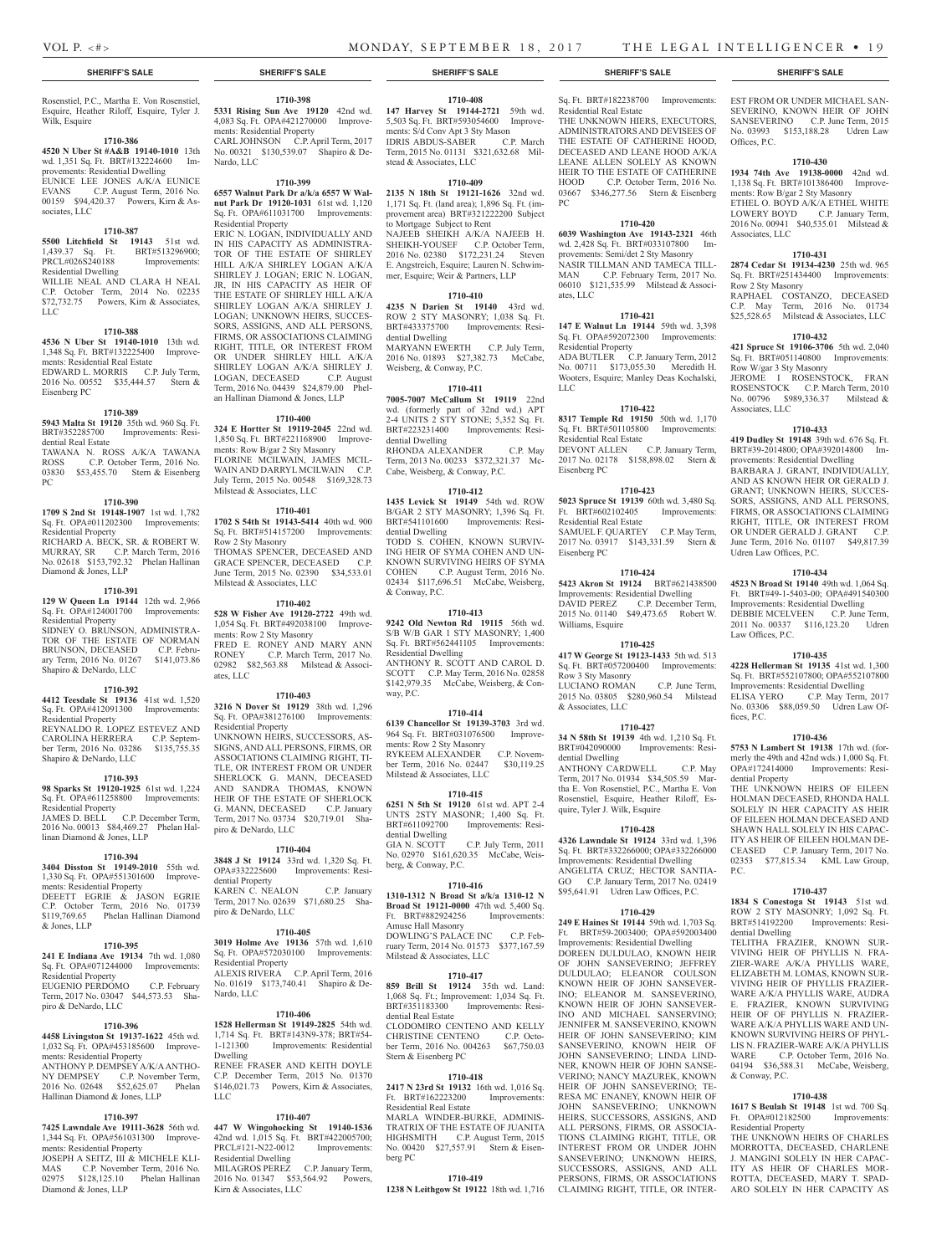HEIR FO CHARLES MORROTTA, DE-CEASED, CHARLES F. MORROTTA, JR. SOLELY IN HIS CAPACITY AS HEIR OF CHARLES MORROTTA, DECEASED, MICHAEL MIGNOGNA, SR. SOLELY IN HIS CAPACITY AS HEIR OF CHARLES MORROTTA, DECEASED AND NUN-ZIO R. MORROTTA SOLELY IN HIS CAPACITY AS HEIR OF CHARLES MORROTTA, DECEASED C.P. October Term, 2016 No. 04950 \$254,880.70

**1710-439 1431 E Lycoming Ave 19124-5363** 33rd wd. 1,110 Sq. Ft. BRT#332064400 Improvements: Row B/gar 2 Sty Masonry WILLIAM DIAZ, WILMA DIAZ AND DI-ETRICK LEWIS C.P. December Term, 2016 No. 00643 \$106,818.51 Milstead

**1710-440A 2634 S Berbro St 19153-0000** 40th wd. Northwest side of Berbro St 273 ft Southeast of Buist Ave; Front: 15.9 ft; Depth: 64 ft OPA#404103700 Improvements: Row

EMMA KIMAHN NGUYEN A/K/A KIM ANH THI NGUYEN A/K/A KIM ANH NGUYEN A/K/A EMMA KIM NGUYEN A/K/A EMMA K. NGUYEN, THAO THI NGUYEN, TRUNG Q. NGUYEN, AN QUOC NGUYEN AND NAM NGUY-EN C.P. October Term, 2006 No. 04892 \$509,000.00 Denise A. Kuestner, Esquire **1710-440B 901 S 13th St 19147-3604** 2nd wd. South side of Christian St; East side of 13th St; Front: 18 feet; Depth: 60 feet

EMMA KIMAHN NGUYEN A/K/A KIM ANH THI NGUYEN A/K/A KIM ANH NGUYEN A/K/A EMMA KIM NGUYEN A/K/A EMMA K. NGUYEN, THAO THI NGUYEN, TRUNG Q. NGUYEN, AN QUOC NGUYEN AND NAM NGUY-EN C.P. October Term, 2006 No. 04892 \$509,000.00 Denise A. Kuestner, Esquire **1710-441 2814 N 23rd St 19132** 11th wd. (formerly part of the 38th wd.) 863 Sq. Ft. OPA#111373300 Improvements: Resi-

METRO J. JONES AS ADMINISTRATOR OF THE ESTATE OF SHIRLEY BATCH-<br>ELOR, DECEASED C.P. June Term,

2017 No. 03165 \$49,995.11 KML Law

**1710-442 618 Gerritt St 19147** 1st wd. 718 Sq. Ft. BRT#012036200; OPA#012036200 Improvements: Residential Dwelling ESTATE OF JAMES RIVERS, LINDELL RIVERS, PERSONAL REPRESENTA-TIVE OF THE ESTATE OF JAMES RIV-ERS, UNKNOWN HEIRS, SUCCES-SORS, ASSIGNS, AND ALL PERSONS, FIRMS, OR ASSOCIATIONS CLAIMING RIGHT, TITLE, OR INTEREST FROM OR UNDER JAMES RIVERS C.P. December Term, 2015 No. 01851 \$243,419.75

**1710-443A 2631 S Lloyd St 19142-0000** 40th wd. Northeast side of Lloyd St 242 ft Northwest of Dicks Ave; Front: 16 ft; Depth: 71 1/2 ft OPA#404014400 Improvements: Row 2

EMMA KIMAHN NGUYEN A/K/A KIM ANH THI NGUYEN A/K/A KIM ANH NGUYEN A/K/A EMMA KIM NGUYEN A/K/A EMMA K. NGUYEN, THAO THI NGUYEN, TRUNG Q. NGUYEN, AN QUOC NGUYEN AND NAM NGUYEN C.P. October Term, 2006 No. 04892 \$509,000.00 Denise A. Kuestner, Esquire **1710-443B 5413 Osage Ave 19143-1412** 60th wd. North side of Osage Ave 135 ft West of 54th St; Front:  $15$  ft; Depth: 63 ft BRT#603098300 Improvements: Row

EMMA KIMAHN NGUYEN A/K/A KIM ANH THI NGUYEN A/K/A KIM ANH NGUYEN A/K/A EMMA KIM NGUYEN A/K/A EMMA K. NGUYEN, THAO THI NGUYEN, TRUNG Q. NGUYEN, AN QUOC NGUYEN AND NAM NGUY-

Improvements: Row

KML Law Group, P.C.

& Associates, LLC

B/gar 2 Sty Masonry

W-off/str 3sty Masonry

dential Property

Group, P.C.

ELOR, DECEASED

Udren Law Offices, P.C.

Sty Masonry

2 Sty Masonry

EN C.P. October Term, 2006 No. 04892 \$509,000.00 Denise A. Kuestner, Esquire

**1710-444**

**2031 S 67th St 19142** 40th wd. 976 Sq. Ft.<br> **CPA#403044000** Improvements: Resi-Improvements: Residential Property EMMANUEL ADE C.P. January Term,

2017 No. 02683 \$60,091.08 KML Law Group, P.C.

## **1710-445A**

**6408 Buist Ave 19142-3015** 40th wd. Southeast side of Buist Ave 64 ft Southwest of 64th St; Front: 16 ft; Depth: 70 ft OPA#406255300 Improvements: Row B/gar 2 Sty Masonry EMMA KIMAHN NGUYEN A/K/A KIM ANH THI NGUYEN A/K/A KIM ANH NGUYEN A/K/A EMMA KIM NGUYEN A/K/A EMMA K. NGUYEN, THAO THI NGUYEN, TRUNG Q. NGUYEN, AN QUOC NGUYEN AND NAM NGUY-EN C.P. October Term, 2006 No. 04892

\$509,000.00 Denise A. Kuestner, Esquire **1710-445B**

**6022 Lindbergh Blvd 19142-3428** 40th wd. Southeast side of Lindbergh Blvd 215 1/4 ft Southwest of 60th St; Front: 15 3/4 ft; Depth: OPA#402278800 Improvements: Row B/gar 2 Sty Masonry

EMMA KIMAHN NGUYEN A/K/A KIM ANH THI NGUYEN A/K/A KIM ANH NGUYEN A/K/A EMMA KIM NGUYEN A/K/A EMMA K. NGUYEN, THAO THI NGUYEN, TRUNG Q. NGUYEN, AN QUOC NGUYEN AND NAM NGUY-EN C.P. October Term, 2006 No. 04892 \$509,000.00 Denise A. Kuestner, Esquire

## **1710-446**

**5910 Langdon St 19149** 35th wd. 2,025 Sq. Ft. OPA#351384600 Improvements: Residential Property WANDA I. SOLIS C.P. November Term,

2015 No. 03585 \$106,152.73 KML Law Group, P.C.

**1710-447**

**1339 N Frazier St 19131** 34th wd. 1,640 Sq. Ft. BRT#043069900 Improvements: Residential Dwelling ESTATE OF ELSIE SAXON A/K/A EL-SIE A. SAXON C/O ROBERT S. SAXON, ADMINISTRATOR; ROBERT S. SAXON, ADMINISTRATOR OF THE ESTATE OF ELSIE SAXON A/K/A ELSIE A. SAXON; UNKNOWN HEIRS, SUCCESSORS, AS-SIGNS, AND ALL PERSONS, FIRMS, OR ASSOCIATIONS CLAIMING RIGHT, TITLE, OR INTEREST FROM OR UN-DER ELSIE SAXON A/K/A ELSIE A. SAXON C.P. February Term, 2016 No. 00629 \$151,721.16 Udren Law Offices, P.C.

#### **1710-448**

**4117 Markland St 19124** 33rd wd. 990 Sq. Ft. OPA#332500500 Improvements: Residential Property MATEO ROLON MARTINEZ C.P. December Term, 2013 No. 02945 \$72,179.68 KML Law Group, P.C.

#### **1710-449**

**1634 S 28th St 19145-1202** 36th wd. 918 Sq. Ft. BRT#364350300 Improvements: Row 2 Sty Masonry ACHANKENG S. FONGE A/K/A ACHANKENG FONGE C.P. January Term, 2017 No. 01302 \$91,579.26 Milstead & Associates, LLC

## **1710-450**

**2421 S Percy St 19148-3729** 39th wd. 665 Sq. Ft. BRT#393444500 Improvements: Row 2 Sty Masonry KEITH T. MCATEER AND PIYAPORN CHUNMUANG C.P. April Term, 2016 No. 00714 \$87,162.14 Milstead & Associates, LLC

## **1710-451A**

**6029 Torresdale Ave 19135** 41st wd. 1,731 Sq. Ft. BRT#871299490 Improvements: 2 Story Masonry Row Home W Office/store EDWARD CREEDON C.P. April Term,

2017 No. 02146 \$303,537.68 Janet L. Gold, Esquire

## **1710-451B**

**6558 Vandike St 19135** 41st wd. 1,560

Sq. Ft. BRT#871563340 Subject To Mortgage Yes-Branch Banking and Trust Company, successor by merger to FirstService Bank in the original principal amount of

\$238,500.00 Improvements: 2 Story Masonry Row Home With Office/store<br>E.C. 6558 VANDIKE, LLC C.P. April E.C. 6558 VANDIKE, LLC Term, 2017 No. 02146 \$303,537.68 Janet L. Gold, Esquire

## **1710-452**

**9024 Ashton Rd 19136-1008** 57th wd. 4,600 Sq. Ft. BRT#571311400 Improvements:  $\dot{S}/d$  W/b Gar 2 Sty Mas + Oth TIMOTHY MORRIS A/K/A TIM MOR-RIS, SR. A/K/A TIM MORRIS C.P. June Term, 2014 No. 03198 \$237,247.41 Milstead & Associates, LLC

## **1710-453**

**2351 77th Ave 19150** 50th wd. 1,920 Sq. Ft. BRT#50-1-4261-00; OPA#501426100 Subject To Mortgage Ocwen Loan Servicing, LLC. Improvements: Residential Dwelling RAMONA MARTIN; ROBERT MAR-

TIN C.P. April Term, 2015 No. 01030 \$137,373.27 Udren Law Offices, P.C.

**1710-454 1227 Kerper St 19111** 53rd wd. 1,781 Sq. Ft. OPA#532105800 Improvements:

Residential Property STEVEN J. HAAS AND JO ANN HAAS C.P. January Term, 2017 No. 04909 \$154,444.06 Shapiro & DeNardo, LLC

## **1710-455**

**5710 Vandike St 19135** 23rd wd. 1,450 Sq. Ft. BRT#411325600; OPA#411325600 Improvements: Residential Dwelling CARLOS R. BETANCOURT, JR. & CAR-LOS R. BETANCOURT, SR. C.P. October Term, 2016 No. 01374 \$66,704.35 Udren Law Offices, P.C.

## **1710-456**

**1370 N 75th St 19151-2935** 34th wd. Improvements: Residential Property MICHAEL D. RUSSELL C.P. February

Term, 2012 No. 00028 \$79,051.17 Phelan Hallinan Diamond & Jones, LLP

#### **1710-457**

**2505 N. Howard St 19133** 19th wd. 1,440 Sq. Ft. BRT#192013800; OPA#192013800 Improvements: Residential Dwelling ALEEN G COPPER A/K/A ALEEN G RUFFIN ANDERSON, INDIVIDUALLY AND AS KNOWN HEIR OF LEROY TY-RONE COPPER, UNKNOWN HEIRS, SUCCESSORS, ASSIGNS, AND ALL PERSONS, FIRMS, OR ASSOCIATIONS CLAIMING RIGHT, TITLE, OR INTER-EST FROM OR UNDER LEROY TY-<br>RONE COPPER C.P. January Term, C.P. January Term, 2017 No. 04291 \$62,472.55 Udren Law

Offices, P.C.

## **1710-458 2710 W Cheltenham Ave 19150** 50th

wd. 2,128 Sq. Ft. BRT#501273700; OPA#501273700 Improvements: Residential Dwelling JOHN C. KOFA C.P. January Term, 2017 No. 03949 \$131,034.11 Udren Law Offices, P.C.

### **1710-459**

**6302 Gillespie St 19135** 55th wd. 1,374 Sq. Ft. BRT#552428500; OPA#552428500 Improvements: Residential Dwelling

JOSEPH TRUMPFHELLER, JR., KNOWN HEIR OF WILLIAM TRUMP-FHELLER; JOSEPH TRUMPFHELLER, SR., PERSONAL REPRESENTATIVE OF THE ESTATE OF WILLIAM TRUMP-FHELLER; ESTATE OF WILLIAM TRUMPFHELLER; UNKNOWN HEIRS, SUCCESSORS, ASSIGNS, AND ALL PERSONS, FIRMS, OR ASSOCIATIONS CLAIMING RIGHT, TITLE, OR INTER-EST FROM OR UNDER WILLIAM TRUMPFHELLER C.P. January Term, 2017 No. 00480 \$75,642.84 Udren Law Offices, P.C.

## **1710-460**

**1731 Ripley St 19111-2925** 56th wd. 990 Sq. Ft. OPA#561577010 Improvements: Residential Property AMIE E. RIVERA A/K/A AMIE RIVE-

RA C.P. June Term, 2013 No. 02395 \$212,451.12 Phelan Hallinan Diamond & Jones, LLP

## **1710-461**

**15 W Duval St 19144-1903** 59th wd. 872 Sq. Ft. OPA#593112200 Improvements: Residential Property CAMILLE AUSBERRY C.P. January Term, 2017 No. 00764 \$66,152.49 Phelan Hallinan Diamond & Jones, LLP

## **1710-462**

**8202 Gilbert St 19150** 50th wd. 2,457.50 Sq. Ft. OPA#502118800 Improvements: S/d W B/g 2s Masonry VERONICA F. MCPHERSON AND

THE UNITED STATES OF AMERI-CA C.P. November Term, 2016 No. 976 \$228,393.00 plus interest through the date of the sheriff's sale, plus costs. William J. Levant, Esquire

## **1710-463**

**7138 N. Mt. Pleasant Pl 19119-0000** 21st wd. 10,000 Sq. Ft. BRT#213259190 Improvements: Det 1.5 Sty Masonry+other JANICE COFIELD AND RUDOLPH CO-FIELD C.P. November Term, 2014 No. 00513 \$355,463.16 Milstead & Associates, LLC

## **1710-464**

**1507 Mohican St 19138-1123** 10th wd. 1,320 Sq. Ft. BRT#102242700 Improvements: Row B/gar 2 Sty Masonry DENNIS BELL C.P. March Term, 2015 No. 04099 \$135,858.67 Milstead & Associates, LLC

## **1710-465**

**9924 Crestmont Ave 19114-1962** 66th wd. 1,528 Sq. Ft. OPA#661289509 Improvements: Residential Property<br>CHARLES A. MOLTER C.P. Decem-.<br>CHARLES A. MOLTER ber Term, 2016 No. 02630 \$185,472.14 Phelan Hallinan Diamond & Jones, LLP

## **1710-466**

**7414 Thouron Ave 19138** 10th wd. 1,593 Sq. Ft. OPA#102492300 Improvements: Residential Property WILLIE F. GREEN C.P. October Term, 2016 No. 02885 \$120,694.63 KML Law

Group, P.C. **1710-467**

**457 West School House Ln 19144** 12th wd. 1,280 Sq. Ft. OPA#124078512 Improvements: Residential Property LILO V. HAMES C.P. January Term, 2017 No. 00066 \$147,365.29 Phelan Hallinan Diamond & Jones, LLP

## **1710-468**

**134 Delphine St 19120-3210** 42nd wd. 1,050 Sq. Ft. OPA#422261100 Improvements: Residential Property DONNA D. MOORE A/K/A DONNA MOORE & CLEVELAND FUGGS, JR. A/K/A CLEVELAND FUGGS C.P. January Term, 2017 No. 01379 \$38,661.24 Phelan Hallinan Diamond & Jones, LLP

## **1710-469**

**730 E Rittenhouse St 19144-1248** 59th wd. 1,849 Sq. Ft. BRT#591109800 Improvements: Row B/gar 2 Sty Masonry CATHY BROWN AND KATRINA<br>BROWN C.P. April Term, 2016 No. C.P. April Term, 2016 No. 02800 \$118,386.03 Milstead & Associates, LLC

## **1710-470**

**1023 Morris St 19148** 1st wd. ROW 2 STY MASONRY; 1,220 Sq. Ft. Improvements: Residential Dwelling

FRANK J. ISABELLA, JR., KNOWN SURVIVING HEIR OF FRANK J. ISA-BELLA, JOHN E. ISABELLA, KNOWN SURVIVING HEIR OF FRANK J. ISA-BELLA AND UNKNOWN SURVIV-ING HEIRS OF FRANK J. ISABELLA C.P. November Term, 2016 No. 02670<br>\$209,662.77 McCabe, Weisberg, & McCabe, Weisberg, & Conway, P.C.

## **1710-471**

**3262 Frankford Ave 19134-3234** 45th wd. 1,273 Sq. Ft. OPA#452275100 Improvements: Residential Property<br>ELIZABETH D. CARROLL C.P. De-ELIZABETH D. CARROLL cember Term, 2016 No. 01299 \$37,176.57 Phelan Hallinan Diamond & Jones, LLP

### **1710-472**

**4801 A St 19120-3901** 42nd wd. 1,350 Sq. Ft. OPA#421298700 Improvements:

### **SHERIFF'S SALE SHERIFF'S SALE SHERIFF'S SALE SHERIFF'S SALE SHERIFF'S SALE**

## Residential Property EDMUND PLUMMER C.P. January

Term, 2017 No. 00757 \$97,880.68 Phelan Hallinan Diamond & Jones, LLP

## **1710-473**

**238 E Stella St 19134-2812** 7th wd. (formerly the 33rd wd.) 48,900 Sq. Ft. BRT#07-1-2563-00; PRCL#37-N-13-158 Improvements: Residential Dwelling<br>KATRINA STRICKLAND C.P. July KATRINA STRICKLAND Term, 2014 No. 00406 \$59,044.73 Powers, Kirn & Associates, LLC

## **1710-474**

**240 Linton St 19120** 42nd wd. 1,028 Sq. Ft. OPA#612130600 Improvements: Residential Property TWO FRIENDS REALTY, INC C.P. April Term, 2016 No. 03533 \$127,750.00 Kenny, Burns & McGill

## **1710-475**

**1010 Kenwyn St 19124-2514** 23rd wd. 3,070 Sq. Ft. BRT#234170900 Improvements: S/d W/d Gar 2 Sty Masonry RAYMOND B. JACKSON AND RO-

SEZETA JACKSON C.P. October Term, 2016 No. 03864 \$155,100.96 Milstead & Associates, LLC

## **1710-476**

**2736 S Sheridan St 19148-4825** 39th wd. 920 Sq. Ft. BRT#395183700 Improvements: Row 2 Sty Masonry KANE TRAN AND YEN NGUYEN

C.P. February Term, 2016 No. 04147 \$135,012.80 Milstead & Associates, LLC

## **1710-477**

**4512 Van Kirk St 19135-4035** 41st wd. 1,320 Sq. Ft. OPA#411091100 Improvements: Residential Property THAMER ZAKI SEOUDI A/K/A THAM-ER SAKI SEOUDI & ARLENE M.<br>SEOUDI C.P. April Term, 2016 No. C.P. April Term, 2016 No. 01361 \$42,461.17 Phelan Hallinan Diamond & Jones, LLP

## **1710-478**

**1035 Carpenter St 19147-3733** 2nd wd. 1,512 Sq. Ft. OPA#021073100 Improvements: Residential Property

JUSTIN FORTE & LUCILLE FORTE C.P. December Term, 2016 No. 02636 \$71,731.44 Phelan Hallinan Diamond & Jones, LLP

## **1710-479 2559 Memhis St a/k/a 2559 Memphis**

**St 19125-2232** 31st wd. 924 Sq. Ft.

ROBERT ANDERSON C.P. September Term, 2015 No. 02526 \$75,385.24 Phelan Hallinan Diamond & Jones, LLP

**1710-480 4007 Haverford Ave 19104** 6th wd. 1,632 Sq. Ft. OPA#061048400 Improvements:

MICHAEL ADENS C.P. January Term, 2015 No. 03204 \$163,580.64 Shapiro &

**1710-481 9877 Garvey Dr 19114-2115** 65th wd. 1,806 Sq. Ft. OPA#652476800 Improve-

STEPHEN G. BAPTISTA C.P. December Term, 2015 No. 02783 \$188,193.36 Phelan Hallinan Diamond & Jones, LLP **1710-482 2537 S Hobson St 19142** 40th wd. 1,112 Sq. Ft. OPA#406081400 Improvements:

ALFRED W. KOROMA C.P. March Term, 2017 No. 02390 \$84,017.34 Justin F. Kobeski, Esquire; Manley Deas Ko-

**1710-483 5138 Gainor St 19131-3307** 52nd wd. South Side of Gainor Road; Front: Irregular; Depth: Irregular OPA#521161405 Improvements: Single Family Residence SONYA N. ROBERTS C.P. April Term, 2017 No. 02742 \$212,507.04 Stephen

**1710-484 2004 Arthur St 2 19152** 56th wd. 2,120 Sq. Ft. OPA#562056510 Subject to Mortgage Improvements: Residential Property

dential Property

Residential Property

ments: Residential Property

Residential Property

chalski LLC

M. Hladik, Esq.

DeNardo, LLC

Improvements: Resi-